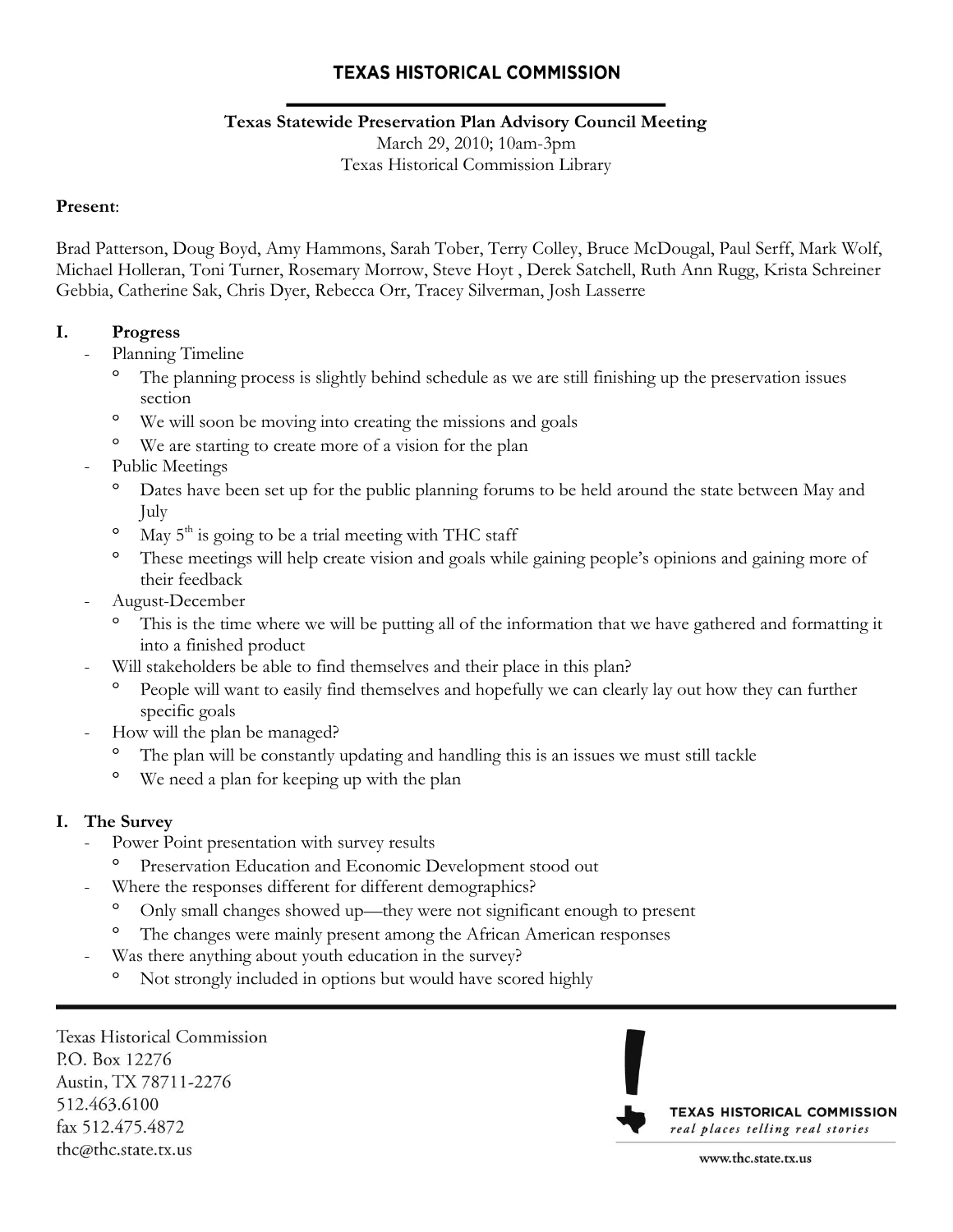- Lots of open ended comments addressed the need for a stronger presence in education
- Interests—"Promoting my property investment"
	- The fact that this issue was low scoring is an interesting result
	- <sup>o</sup> Could be a result of people only being allowed certain amount of responses—this caused broader options to be favored
	- $\circ$ The open ended questions supported it strongly—making preservation economically relevant
	- A lot of the responses were geared toward historic homeowners—these were not the people who took the survey
	- The people who this issue matters to did not take the survey
- "Stabilizing property rights"—also scored low
	- Why?—it may be that people are not educated enough on the subject to know what the status of this issue is
- The answers to the question about the 3 biggest challenges for preservation in your community
	- Did you sort this question for urban and rural?
	- $\circ$ With different demographics there was a change in the order but not actual change in the top 3
- Did rural buildings and farms jump up for rural responses?-no
- There were many open ended responses contradicting the fact that people wanted stronger laws
	- Many responses talked to the fact that people wanted more freedom
- Promoting Partnerships
	- This was an important topic for African Americans—half of all respondents picked it at the top of their lists
	- However it did not score that highly in general

Interesting that communities can base a preservation plan on the Statewide Plan—this could become a very useful tool

- $\Omega$ Smaller communities can use this plan as a basic framework to customize their own preservation plan
- $\circ$ Copycatting is much better than not having a plan at all
- $\circ$ Would the plan be consistent??—who regulates this?
- $\circ$ Statewide guidelines would help smaller communities who are becoming overwhelmed and have a lack of resources to create their own plan from scratch
- Legally things must be done this way—there must be a framework and design guidelines must be tailor made for each area
- $\circ$ The Statewide plan could become a clearing house resource—presenting pros and cons for local projects
- $\circ$ Communities could grab ingredients for their own local plan that fits them

**Texas Historical Commission** P.O. Box 12276 Austin, TX 78711-2276 512.463.6100 fax 512.475.4872 thc@thc.state.tx.us

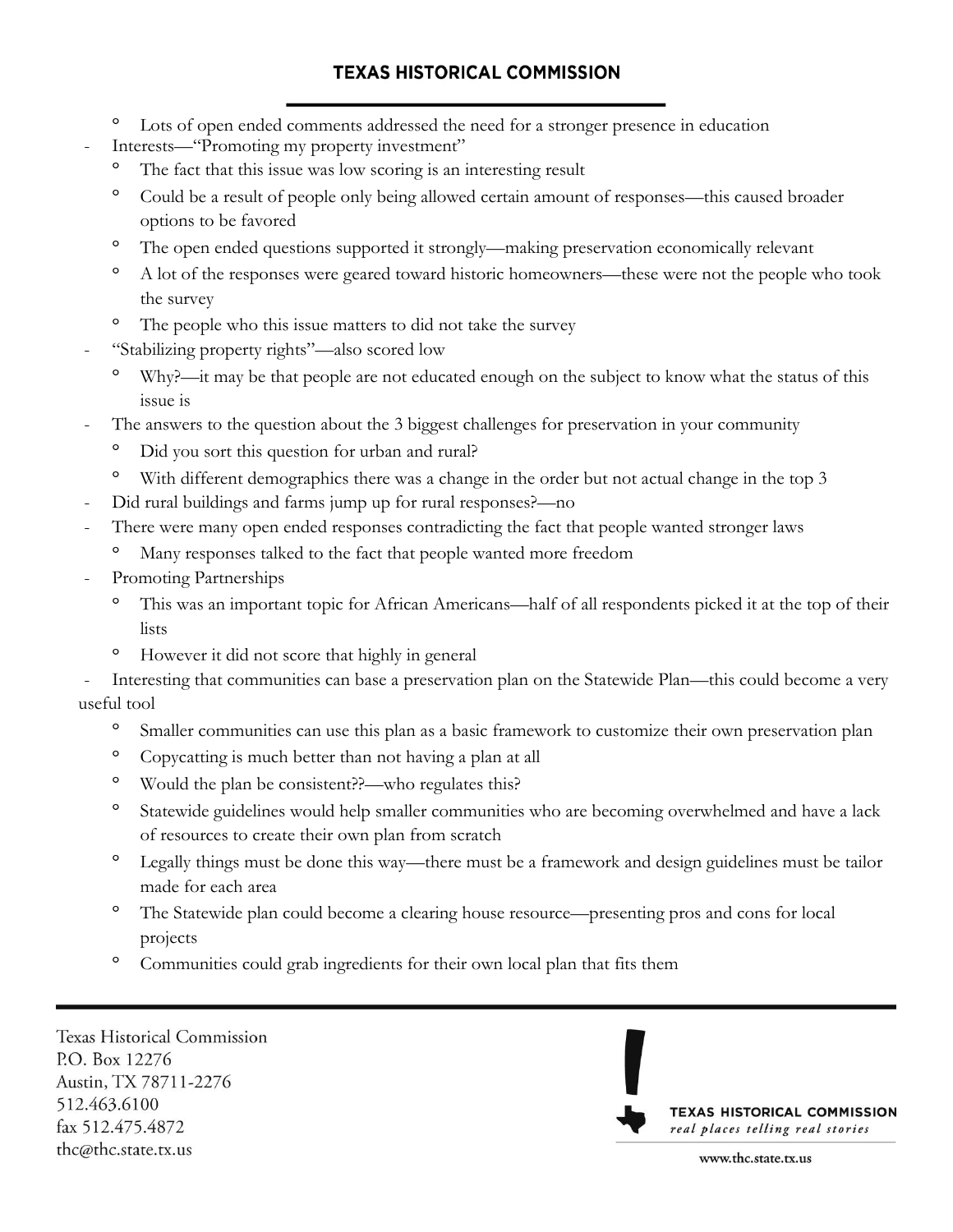- $\circ$ The statewide plan could have basic standards and then access to customize them
- $\circ$ There needs to be pros and cons
- Open ended questions look to encouraging survey and inventory but not in ranking questions
	- Survey and inventory is not looked at as part of the big picture
- Money was the typical answer for most questions
- There is a lack of understanding of 'survey'
	- The need for it and the resource that it can become are both very important
	- $\circ$ There needs to be better education about it and its uses
	- Many people need further clarity on survey and inventory
- Taking a look at the survey from the involvement levels of respondents could show some interesting results—any specific differences?
	- $\circ$ Is there a difference between how professionals and interested citizens answered?
	- Tackling the issue of education is complicated
		- Public interest levels have an effect on how much educational time is spent on things

Most of the respondents are involved in preservation—what about other majority who own resources but don"t have a connection to preservation

- $\circ$ Expanding educational opportunities and connections to HP with people in all walks of life is crucial
- $\circ$ Tourist education
- $\circ$ More activities for homeschoolers
- $\circ$ Grandparents and parents need to be involved in passing on the message of HP
- Learning vacations

### **II. Website**

- All agreed that having the plan be a web based tool is a great Idea
- The website is a participation mechanism that will become the PLAN
- How does the blog work over time?
	- $\circ$ History, progress, archives—all areas that must be addressed
	- $\circ$ How or is the content is controlled?
	- $\circ$ All of the comments posted on the blog will be moderated
	- There is a way to rate comments so that they sort themselves out
	- $\circ$ Relinquishing a small amount of control over the blog may be necessary to have it be continuously evolving
- Is there going to be paper copies of the plan when it is finished?
	- Is there a good place to house them across the state?

**Texas Historical Commission** P.O. Box 12276 Austin, TX 78711-2276 512.463.6100 fax 512.475.4872 thc@thc.state.tx.us

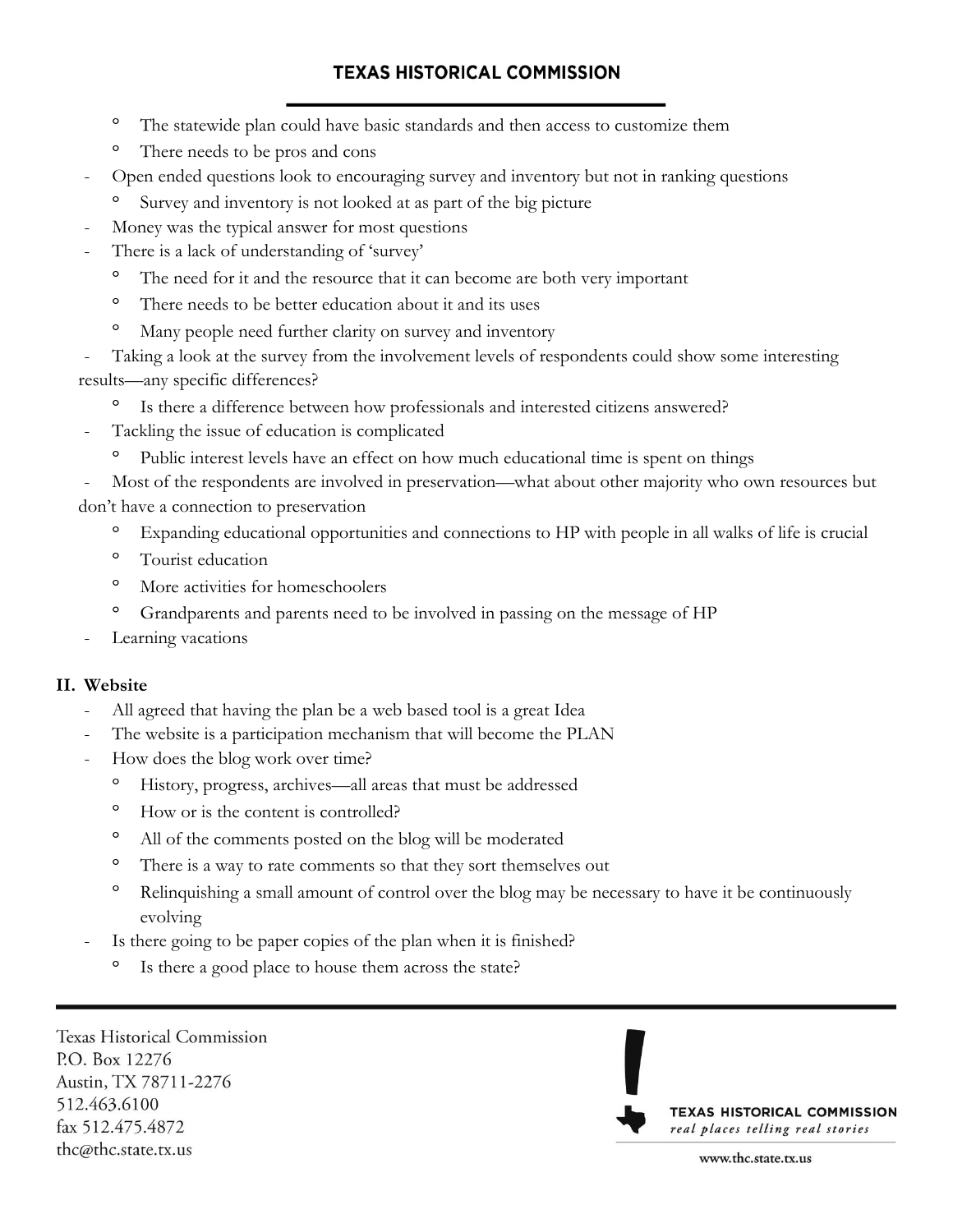- $\circ$ There are people to contact that are local resources—preservationist, "types", libraries, churches
- $\circ$ Connect with librarians locally as a great way to bring access to plan
- $\circ$ There is an age, socio-economic background, connection and education component to internet access and the need for paper copies
- Is the plan going to be presented in other languages?
	- This is an important issue in Texas
	- $\circ$ Bilingual communities often tend to be the most important people to reach
	- Many speak English but do not write in English
	- $\circ$ Does not help to have blog in Spanish if no other languages are represented in the resources we suggest they use
- Local Meetings
	- Local person who is trusted should be presented as the host
	- $\circ$ This is a grass roots vs. top down approach
	- $\circ$ This is a great place to ask about how we engage others who do not or choose not to have internet access—get communities input
- The website is for the statewide plan but unfortunately cannot convey all information about preservation in Texas
	- There must be limitations to what can be on the website
	- $\circ$ This plan has a greater ambition
	- $\circ$ The website will show stuff that is already going on and link to more information but cannot provide it all
	- $\circ$ The website Cannot be all things to all people
- Need to make sure that searching on the blog easy

### **III.Working Themes**

We are still working on fleshing out the working themes—we are not at goal stage yet but just exploring and building the stories the go along with the issues

- Support for Historic Housing and Homeowners
	- Everyone agreed that this is an important theme
	- Why this specific group?
		- a. "owners" need help as there are not as many resources for this group so they are often not given as much help
- The themes must be tailored to be user friendly
	- "Support for Historic Property Owners"

**Texas Historical Commission** P.O. Box 12276 Austin, TX 78711-2276 512.463.6100 fax 512.475.4872 thc@thc.state.tx.us

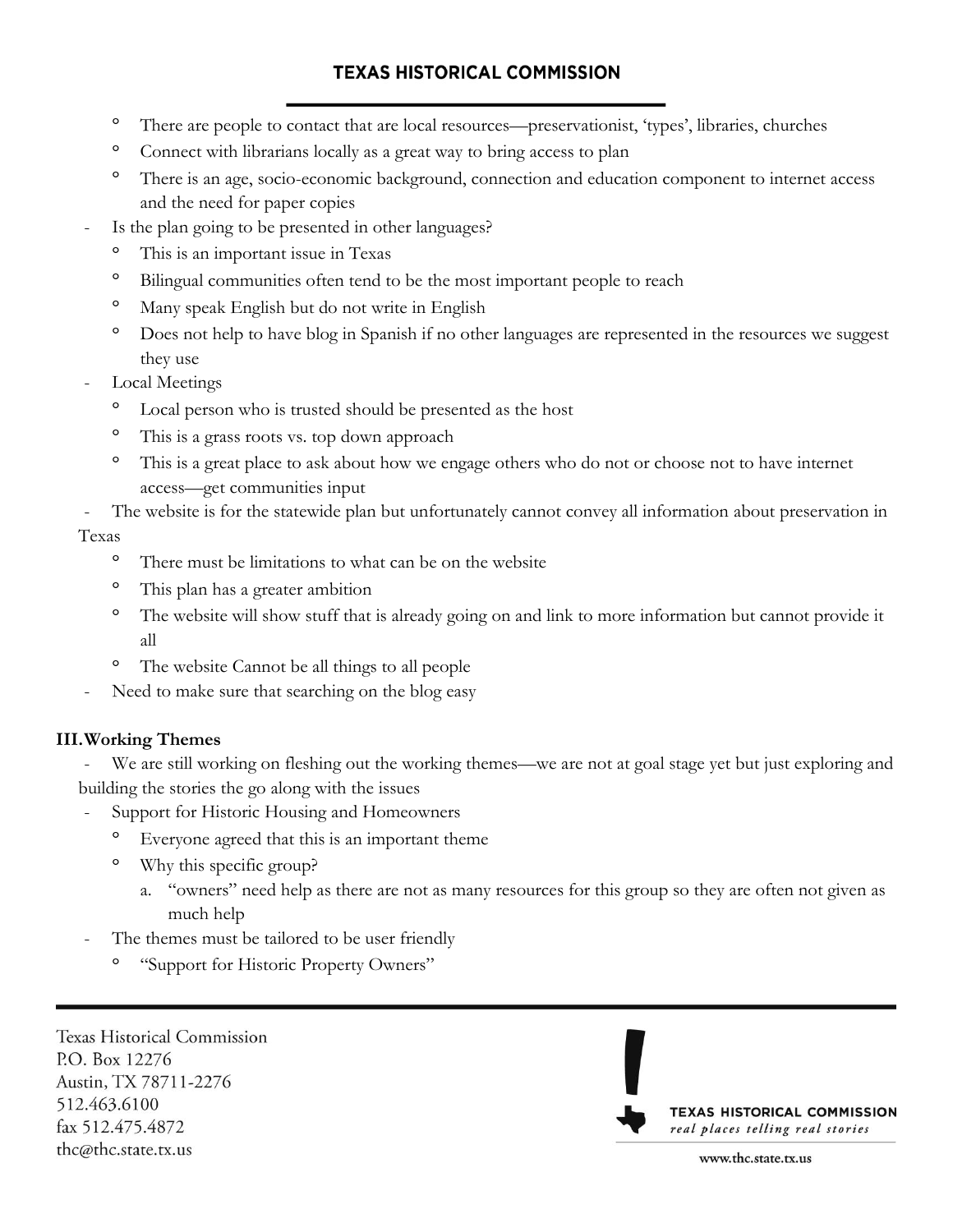- $\circ$ "Support for Historic Properties"
- $\circ$ Either way of phrasing could be a better way to put it to encompass more people
- Neighborhoods, address other people through organization
- Do we need to cluster resources—rural, commercial, landscape
- Homeowners are looking out for themselves—not interested in preservation
- This theme limits who can find themselves in it
	- Can it be broader or evolving
- Awareness and Understanding of the tools and value of historic preservation
	- This theme speaks for itself
- Representing and engaging the state's diverse residents
	- $\circ$ Race, ethnicity, age are all included in this theme
- Economic development incentives and/or programs that incorporate historic preservation
	- $\circ$ This theme presented itself as most important in the survey
	- There is economic potential that people are not aware of
- Preservation and historic buildings as part of the sustainability equation
- State and local historic preservation laws
	- $\circ$ Does this need to be its own category?
	- $\circ$ Laws=the tools to address the themes
- Information landscape
	- $\circ$ Access, quality, integrity, clearing house all need to be covered under this theme
- Preservation Education
	- Became an important theme on the survey and at the Preservation Texas Summit
- There are many connections between themes, such as:
	- $\circ$ 1/4/5
	- $\circ$ 2/3/8
	- $\circ$ 6/4
- Themes added at the Advisory Council meeting
	- $\circ$ Connections, Relationships, and Partnerships
	- $\circ$ Cultural Landscapes
- People want instruction from the plan
- Best practices and solutions can be applied to all people in all situations
- It would be good if each theme speaks to different stakeholders—this way everyone can find their place in the plan
- Where do attentions focus for the next couple of years?

**Texas Historical Commission** P.O. Box 12276 Austin, TX 78711-2276 512.463.6100 fax 512.475.4872 thc@thc.state.tx.us

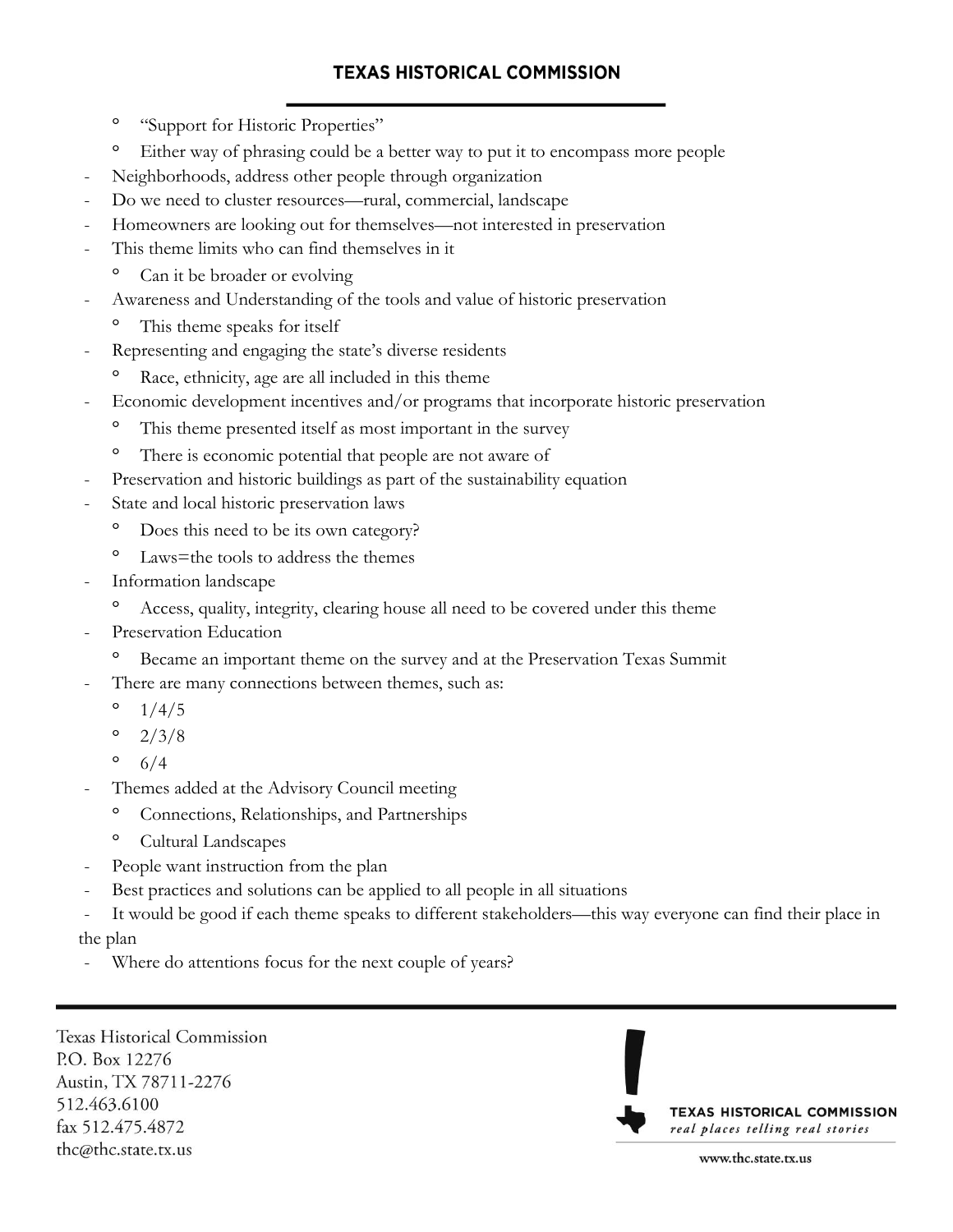- $\circ$ What we want as an advisory council may not be the same as what the public wants or needs
- $\circ$ The plan needs to address users through its themes

### **The Advisory Council broke into smaller groups with each one of them tackling different themes and putting the meat on the bones to progress from.**

#### **IV. Preservation and Sustainability**

- Sustainability trend and conflict
- Preservation and sustainability are actually the same thing—our problems are the same
- Sustainability issues are preservation issues
	- <sup>o</sup> One and the same

- Opportunity to solve real problems of stewardship of places—we offer a great deal of perspective that could be used by people working in sustainability

- Preservation experience can partner with sustainability
	- Preservationists have been dealing with sustainability problems for a long time and could share their experience
	- Can both groups work together to better both areas?
- There are complex sides to both arguments
- The relationship between sustainability and preservation in the past has been full of conflict

Sustainability is becoming the trend and so preservation needs to get on board with this in order to continue their success

### **V. Economic Development**

- The story behind this theme
	- There are many different values of historic preservation
	- $\circ$ There is an ignorance of existing incentives and/or programs within the community
	- $\circ$ Preservation is seen as a luxury to the public
	- <sup>o</sup> Conveying urgency relative to health and human issues
	- $\circ$ Individual projects don"t have view toward longevity
	- Easy to preach the passion but harder to preach the practicality of preservation
- Challenge/Opportunity
	- $\circ$ Introducing people (again) to existing tools for preservation—find a new way to explain (previous way was unsuccessful)
	- $\circ$ We need to promote values of using historic property

**Texas Historical Commission** P.O. Box 12276 Austin, TX 78711-2276 512.463.6100 fax 512.475.4872 thc@thc.state.tx.us

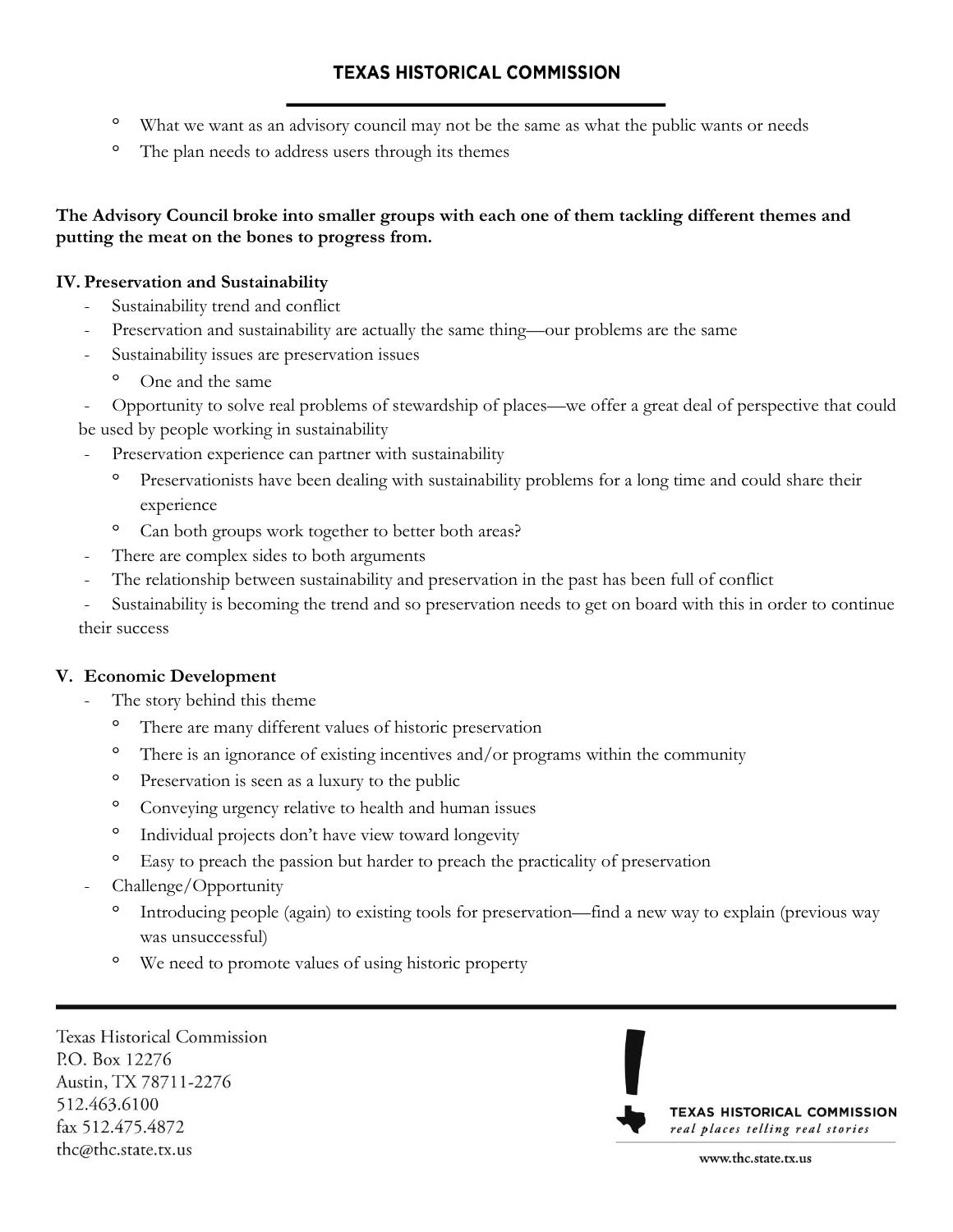- $\circ$ The Statewide plan would be a great resource for getting individual/communities started down path to funding
- Perspectives
	- $\circ$ There are similar challenges but varying environments throughout the state
	- $\circ$ Urban areas can leverage partnerships—more difficult in rural areas to bring money and people in
	- $\circ$ There is much more competition for funding in urban areas
- Theme Plays out
	- $\circ$ Once preservationists get money they often see their problem as "solved" when really they must maintain their project
	- $\circ$ No longevity to projects/plans
	- $\circ$ Not realizing that responsibility comes with garnering financial support
	- $\circ$ Diminishing state/federal funds
	- $\circ$ Smaller grant amounts and less of them
- Request and projects go up while money goes down
- Theme relevance
	- Everyone needs money
	- Money is required for maintenance  $\circ$
	- $\circ$ We have to be able to make the argument if we expect others to
- Preservationists need to communicate the economic value of historic preservation by improving existing

resources and generating new sources of grants and incentives

#### **VI. Preservation Law**

- There is a lack of knowledge and confusion about too much and too little regulation
- Many have unrealistic expectations—those who think they are too strong vs. too weak
- There is no desire for authority
- Property rights are important—also the perception of property rights needs to change
- Misinformation—preservation struggles are not grounded in reality
	- There is a huge lack of understanding
- Lack of legal land use
- Counties don't want to take on the responsibility of regulating preservation
- There is an issue with timing—local land laws need to be in place before the crisis
- There is a confusing crossroads between wanting control/being in control
- Rural/Urban
	- Issues are the same in both areas but their perspectives are different
	- $\circ$ There is a higher urban tolerance for regulation

**Texas Historical Commission** P.O. Box 12276 Austin, TX 78711-2276 512.463.6100 fax 512.475.4872 thc@thc.state.tx.us

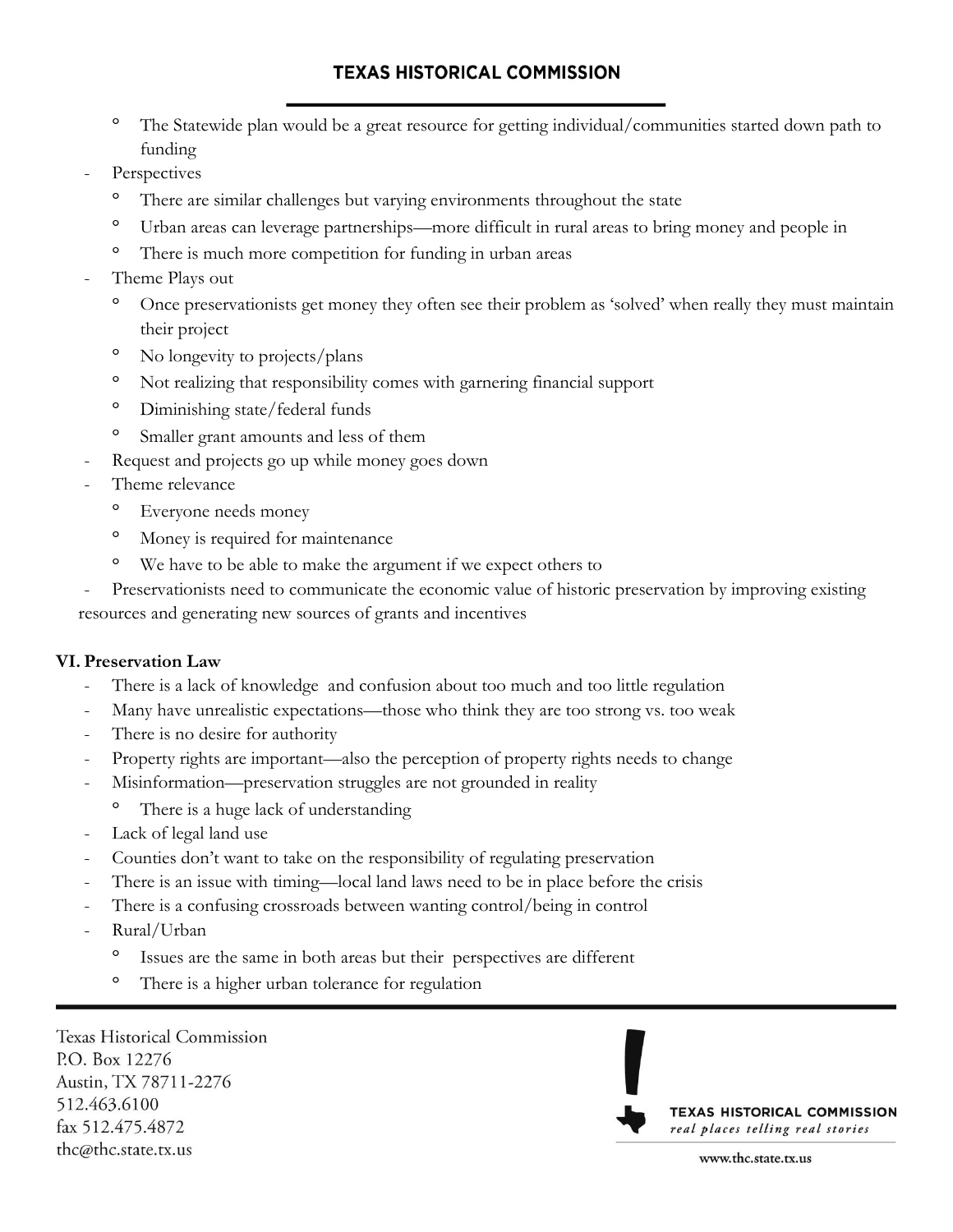- Legal matters often have a negative impact on preservation
	- $\circ$ Reactive
	- $\circ$ Restrictive
	- Preservation laws are not a theme but a tool—laws help to solve the problems that other themes bring up Issue under others
- 106 is proactive if it is actually carried out

#### VII. **Information Landscape**

**Story** 

-

- $\circ$ There needs to be a match between the information and the appropriate audiences
- Survey results supported this
- Challenge and Opportunity
	- <sup>o</sup> "Diversity" of information types to match target audiences at appropriate level and technology
- Different Perspectives
	- Creating appropriate information, organization and context
	- $\circ$ Identify use of stakeholders—the information needs to be inclusive
	- $\circ$ Access to information plays a role in this theme
- Theme Plays out
	- $\circ$ Best case/worst case scenario
	- $\circ$ Facilitate loss of historic resources
	- $\circ$ Miscommunication and lack of communication
- Relevance
	- $\circ$ Addressed critical need abundantly
	- Identified in survey
- Quality and access to information to the support of historic preservation

#### **VIII. Historic Housing and Homeowners**

- Most people are unaware of the process and the process is not user friendly
- No state-wide incentive to own historic homes
- Cost and/or perception of the cost prohibitive for rehab
- Preservation not seen as mainline prerogative
- Historic homeowners are an untapped resource and audience
	- Empowering homeowners
	- $\circ$ The message of home energy is important

**Texas Historical Commission** P.O. Box 12276 Austin, TX 78711-2276 512.463.6100 fax 512.475.4872 thc@thc.state.tx.us